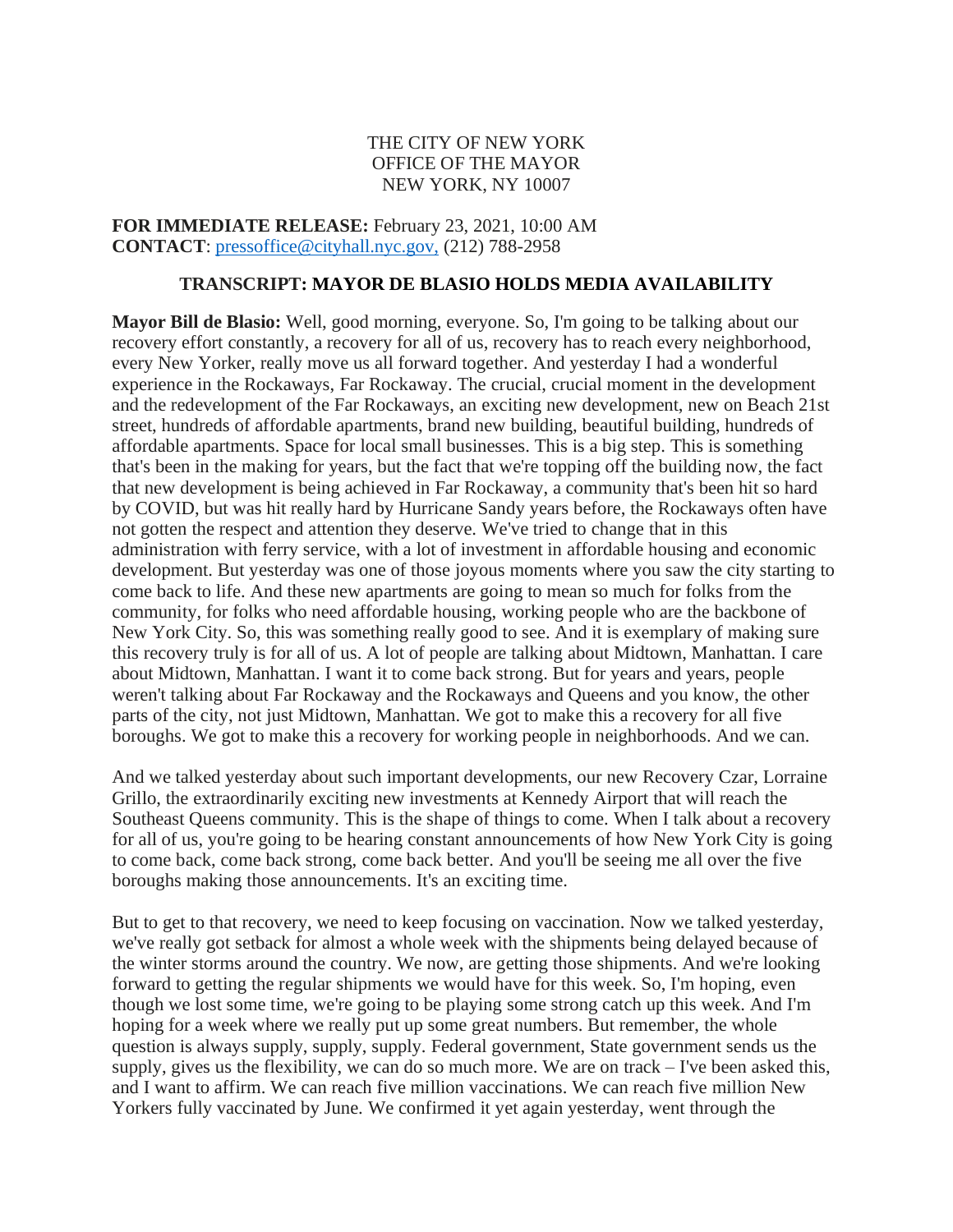numbers. So long as the supply is consistent and then starts to grow week by week. And that's what the federal government is telling us will happen. But we need to see it. We need to see it soon.

So, where are we at now? Since the beginning of our vaccination effort, 1,547,983 vaccinations given in New York City. Well over 1.5 million. That is more than the entire population of San Antonio, Texas, which is now the seventh largest city in the United States. So, if this effort keeps moving and moving, we're going to keep telling you the milestones as we hit them. And I'm looking forward to the day when we tell you five million New Yorkers have been fully vaccinated.

Now, another important milestone today, we want to talk about from our Test and Trace team. And Test and Trace has done a remarkable job. The strongest, biggest Test and Trace team in the entire United States. The model that has really proven how powerful this approach can be, stopping thousands and thousands of infections from happening by safely separating people and supporting people. Now, an exciting part of this initiative has been the Take Care initiative. Take Care is all about getting people to help they need, whether they safely separate in a hotel or in their home. Everyone involved in Take Care has done an amazing job. A special thanks to the leader of the effort, Dr. Amanda Johnson for her leadership, the whole team she's assembled. Milestone today, 10,000 New Yorkers, 10,000 have sought help in those free hotel spaces. We've talked about people who needed to get away from families, in many cases, large families, multigenerational families. They needed a chance to get over their infection away from their loved ones so they could safely separate. They could ensure that their loved ones didn't get infected. 10,000 New Yorkers have now taken advantage of that hotel initiative. They know they're safe, they're getting food, they're getting medicine. They're getting the help they need. They know their families are safe. So, kudos to everyone at Test and Trace and specifically the Take Care group for what you have achieved. And it's a reminder that even though we see some promising signs, we've got to stay vigilant. We can never be complacent when it comes to the coronavirus. I think we've had enough twists and turns to know the coronavirus is a wily enemy. So, we got to keep doing the things that work. If God forbid you are infected, follow those – that guidance from Test and Trace Corps. Make sure that you do things the right way, if you need to isolate, you need to safely separate. But for everyone, every-day reminders, the masks, now double masking, making sure that we practice those basic precautions. Getting tested regularly still makes a huge difference. New York City has been remarkable. New Yorkers have been remarkable doing these things. It's part of why we've had the ability to fight back this disease in so many ways. But we got to keep doing it.

Now, recovery – when we talk about recovery for all of us, we don't just mean jobs coming back or businesses coming back. We mean the city coming back, the life of the city, the culture of the city, our neighborhoods coming back. We mean a city for everyone. And a city where everyone is respected, a place where people want to be, and a place that can grow. And that means a lot more than just our economy. It means the kind of respect we need in this city for all New Yorkers, especially after what people have been through in this horrible last year, 2020. Now, every community suffered, but there's been a particular pain, a particular horrible challenge faced by the Asian-American community. Because on top of all the suffering from the coronavirus itself, on top of losing loved ones, losing businesses, people have had to confront horrible discrimination and hatred. From the very beginning, even before we had a single case in New York City, Asian American communities were suffering discrimination, Asian American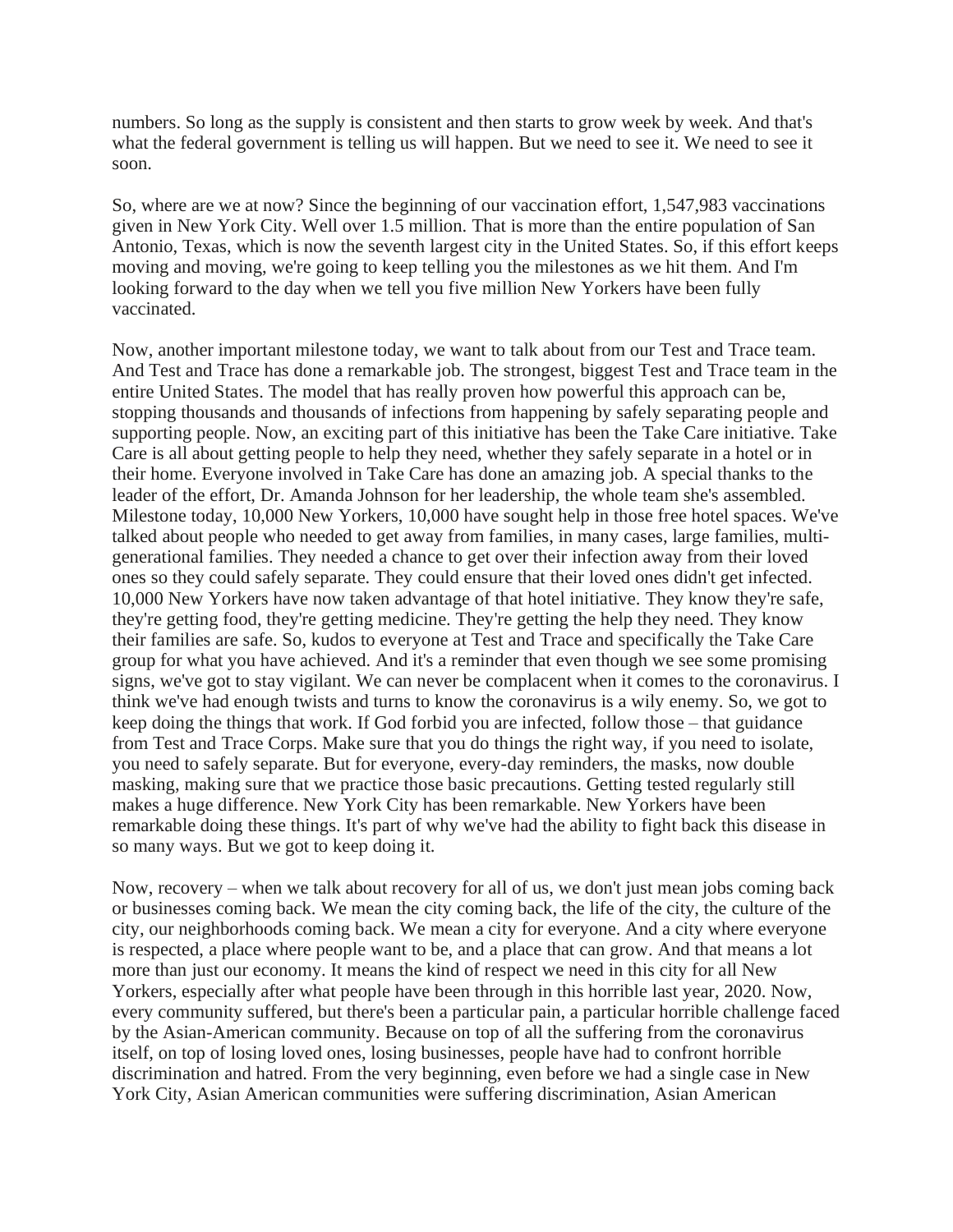businesses saw their customers no longer come. It's been a very tough time for Asian communities. And let's remember something, some of the worst hatred, some of the worst discrimination, the worst language, was coming last year directly from the White House, which made matters even worse. And somehow normalized in a painful disgraceful way, negative attitudes towards Asian communities. Absolutely unacceptable. No place for that in New York City. No place for hate in New York City toward our Asian brothers and sisters. So, we know the community has been hit hard and now we see something we disdain, and we will fight back against – violent hate crimes against Asian-Americans. We're going to talk today about the measures we're taking to address that. It is absolutely unacceptable. And I will say, as we've seen this in the past directed at various communities, let's be clear if you're even thinking about committing a hate crime, if you dare to raise your hand against a member of our Asian communities, you will suffer the consequences. We have the strongest efforts in this country to fight hate crimes. The NYPD is focused like never before on finding anyone who commits a hate crime and making sure they suffer the penalties they deserve for what they've done.

We are going to have a focus everywhere in the city, particular focus in the subways with the new NYPD officers that we've sent to the subways to help make sure everyone knows that presence is there. And the NYPD is watching to protect folks and stop these horrible hate actions. We're going to be doing work more and more through our Asian Hate Crime Task Force, working closely with communities. And of course, our Office for Preventing Hate Crimes and other City agencies, our City Human Rights Commission. Everyone is working together and meeting with Asian community leaders this week on the next measures we need to take. I want you to hear from a couple of those leaders now. And hear about the efforts that they're undertaking and what the City is going to undertake together with them to stop hate dead in its tracks in New York City. First, a wonderful leader I've known for years and years, and her election was a source of tremendous pride to the Asian communities of the city. And she also fights for us in Washington. Has been a leading voice to get New York City the help we need to come out of the coronavirus era. My honor to introduce Congress Member Grace Meng.

#### [...]

**Mayor:** Thank you. Thank you so much, Congress Member. First of all, congratulations that some of the actions you are calling for have now been adopted by the President of the United States. And President Biden really is setting a positive message, which is so striking to me. Just the absence of the negative, racist voice of Donald Trump in our daily discourse is beginning the process of healing. But the residue – as you indicated, the residue of that state-sponsored hatred is still very strong and we all have to do the best we can to fight it back, and we will fight it back. And the part you said about the solidarity from other communities, that was very powerful to me. I'm really glad you raised that. An attack on Asian New Yorkers is an attack on all of us. Let's be clear, we learn this so many times in history. And there's that famous, extraordinarily poignant message, that poignant passage from the Holocaust about believing if one group was being attacked, maybe it wouldn't end up affecting you. Well, guess what, what we learned from history is if one group has attacked, if one group is singled out racially, ethnically, and then you think it's just going to stop there – history tells you you're wrong. An attack on Asian Americans destroys our entire social fabric and is unacceptable. So, I really appreciate you noting that a lot of other leaders of color, members of communities of all kinds, all backgrounds have come together in solidarity with the Asian community. That means so much. And the last thing I want to say is, thank you for reminding us about history. Congress Member, when you were recounting history as country, and you said the Chinese Exclusion Act, what a statement that it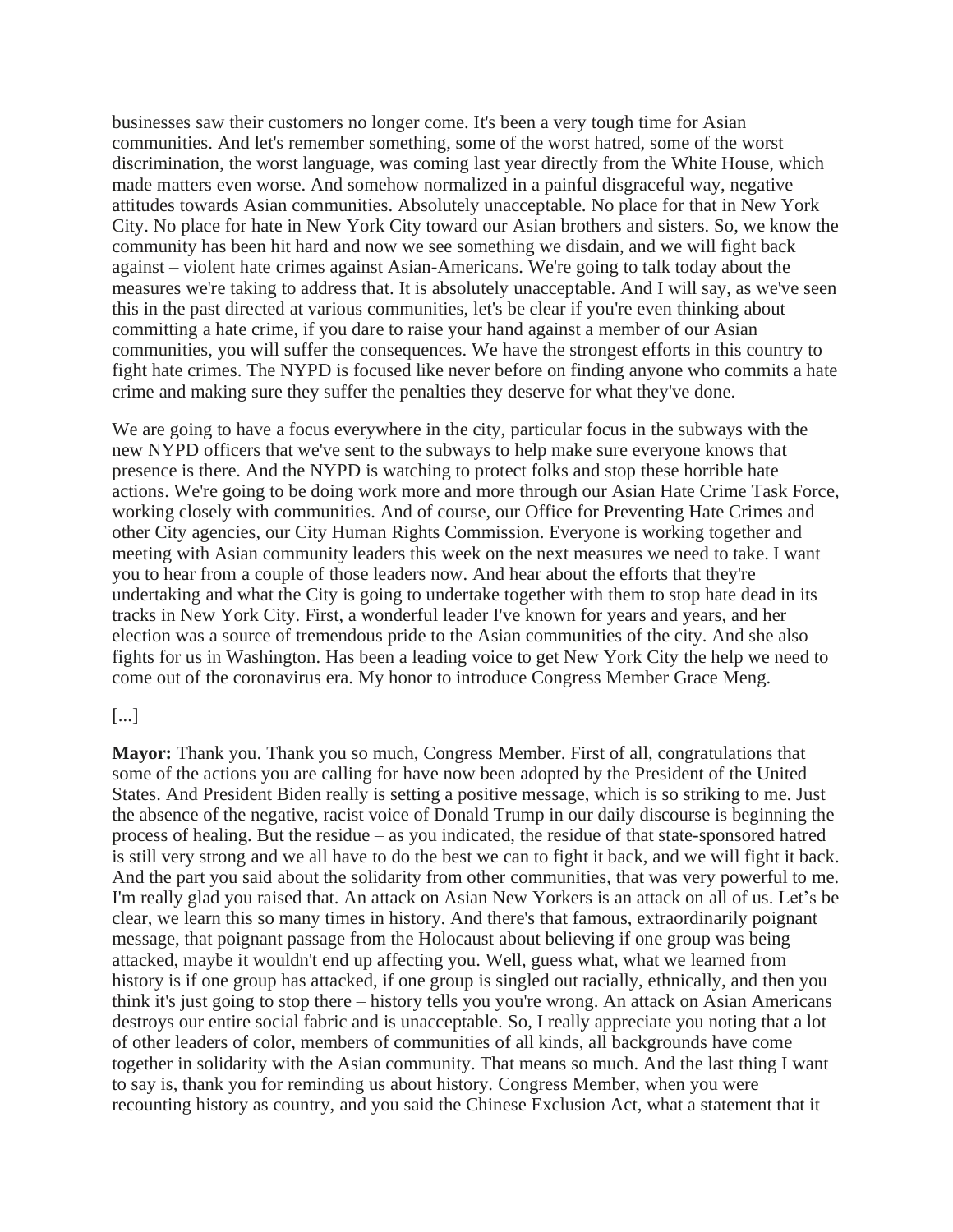was called openly – I mean, talk about not sugarcoating – it was called the Chinese Exclusion Act. How painfully blatantly racist can it be, that something in our history was that horribly, overtly exclusionary? But that is the history we have to overcome. So, I really, really appreciate your leadership and I have faith we will get there.

And now, I want to talk about what we're doing here in the city. And the way to fight this hatred, again, is with education, is with compassion, and solidarity, as Congress Member Meng said, but it's also with consequences for those who propagate hate. I want you to hear from the leader of the Asian Hate Crimes Task Force. The NYPD put together a specific group of officers from Asian communities who speak languages and dialects from multiple communities, know the communities, listen to the communities. And I want you to hear about how this extraordinary task force is fighting hate here. To speak about it, the leader of the task force, Deputy Inspector Stewart Loo.

**Deputy Inspector Stewart Loo, Asian Hate Crimes Task Force, NYPD:** Good morning, I'm Stewart Loo, Commanding Officer of the Asian Hate Crime Task Force. Thank you, Mayor de Blasio for having me and bringing awareness to an issue that's been plaguing the Asian-American community for years. In light of the increase in the hate crimes against Asians that's happening not just here in New York City, not just in America, but all over the world – the NYPD has responded by creating the Asian Hate Crime Task Force. We have 25 of the best Asian-American detectives in the world, speaking 11 different languages. These detectives have the background and skillset to effectively help the Asian Americans living here in New York City. These detectives are additional resources on top of the great detective squad that were already investigating these crimes. The task force is here to help in all aspects of investigation and we are here to guarantee there's a strong appropriate response to the hate that's infecting our city. The task force consists of members that come from the community to serve the community. Once again, thank you, Mayor de Blasio, and thank you for all the leaders of every single community here in New York City, coming together and condemning the hate.

**Mayor:** Thank you, Inspector. And really want to thank you, what you're doing is unprecedented and powerful. And thank you, I know you've brought together an extraordinary group of officers. And the most important part is the way you're engaging the community, and listening, and showing people that whatever they're seeing and feeling, it will be acted on. And I want to bring in another guest now, but with a, a message leading into it, it is so important for people to speak up. And it's hard sometimes – we always say, in the many years we had to be worried and we continue to be worried about the fight against terrorism, if you see something, say something. Well, when it comes to hatred, if you see something, say something. Do not ever for a moment think that you shouldn't speak up. Don't think for a moment that it won't lead to action. It can and will lead to action. Don't think it's too small, because a lot of times if we find something, it leads us to other things that need to be stopped. So, we want people to come forward, not to feel any hesitation. And I know it's not easy. Any Asian New Yorker, any member of our community who has suffered discrimination and particularly acts of hate and had a sense that they were in danger because of who they are – we want to know what happened, we want to know who did this so we can find them and stop them. And it's important to hear community voices in this really challenging time. One of the strongest voices in all of New York City, working with Asian communities of all kinds all over the five boroughs. And she's here with us today, the Executive Director of the Asian American Federation, Jo-Ann Yoo.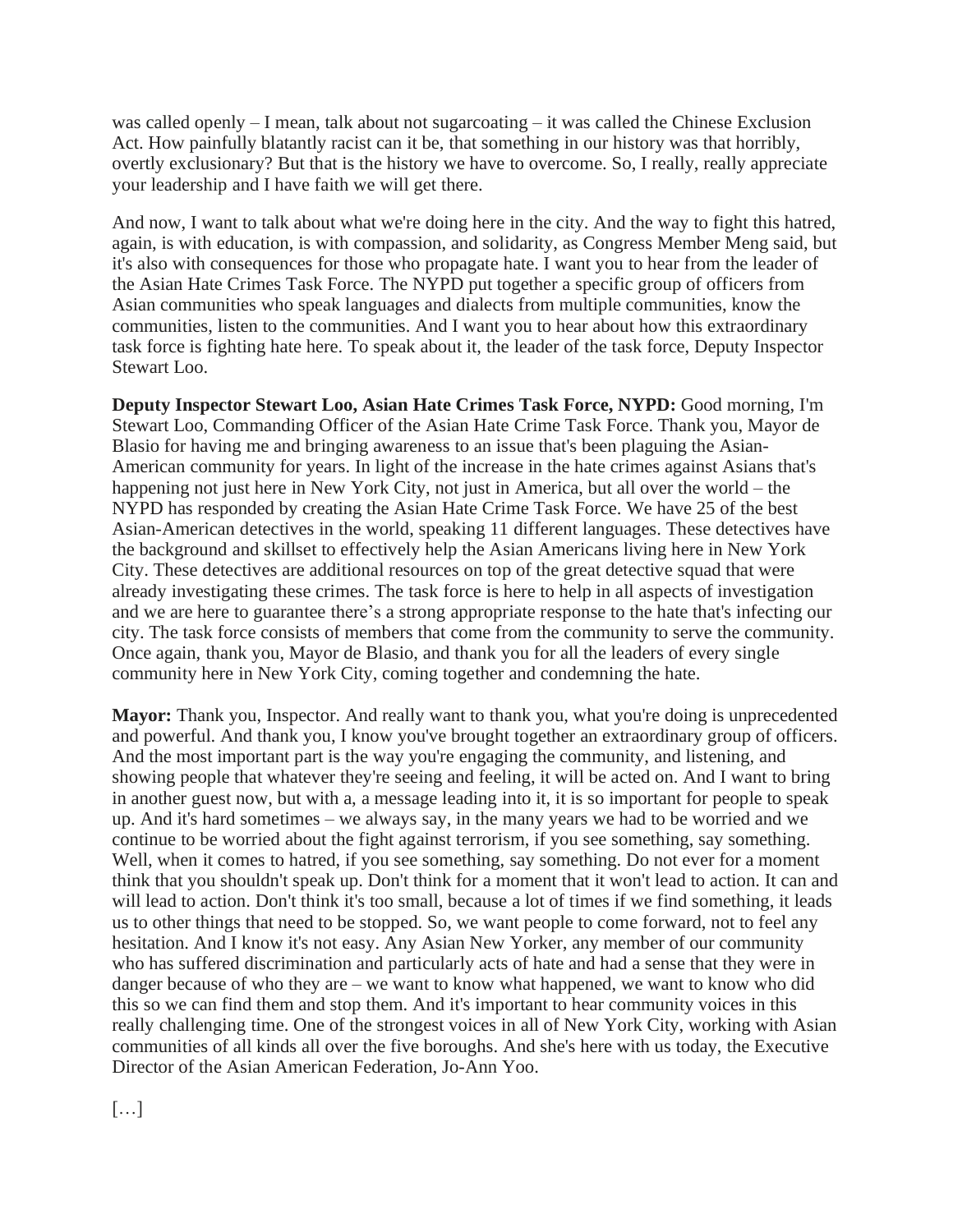**Mayor:** Thank you. And Jo-Ann, that's so powerful. It is two pandemics, you're right, and that's the right way to say it. And look, everyone, Jo-Ann made a really important point – when you think about all the people out there, the health care heroes, all the people who save their fellow New Yorkers during the worst months, especially, of this pandemic – go to all the hospitals in New York City, go all around where you find first responders, essential workers, people we've depended on, you see so many Asian Americans who've been a part of that effort. They deserve our respect. We could not have gotten through this crisis without them. Think about someone who, for example, works in a hospital, saves lives. Think about a nurse who has been there through the worst pandemic and kept showing up, and then has to worry about being the victim of hatred and discrimination, maybe even violence. That's unacceptable. So, there's no place for hate in this city. I want to be really clear – no place for hate in New York City, never has been, never will be. But we have to do something about it by bringing consequences to anyone who has done wrong and support those who have suffered discrimination.

Now, a lot of people are asking what you can do. We want to encourage all New Yorkers to get involved in efforts to stop hatred against Asian communities. So, we've launched a new resource today. You can go to nyc.gov/stopasianhate. And I want encourage everyone on social media show support with #stopasianhate. We want to get this message out. If you go on the website, you find specific things that you can do, specific ways to send the right messages, specific ways to encourage people to come forward if, God forbid, they'd been the victim of an attack. Right there on the website, you can report an attack or a bias crime and learn about the efforts that are being made all over the city to encourage mutual respect and to let people know that hate is not acceptable here. So, this is an important new tool. We want to encourage everyone to get involved in the battle against hatred.

All right, let me go to a couple of things. And an important reminder today for folks in District 31 in Queens, we have a special election today for City Council. This includes neighborhoods of Arverne, Brookville, Edgemere, Far Rockaway, Laurelton, Rosedale, and Springfield Gardens. So, all those communities, you have a special election for City Council today. Polls are open until 9:00 PM. So, if you haven't voted already, get out there, make your voice heard. The City Council is going to have so much to say about the future of the city as we come back from this pandemic. So, please, get involved, make your voice heard.

Okay, let's go over indicators. Number one, daily number of people admitted to the New York City – to New York City hospitals for suspected COVID-19 – today's report, 233 patients. Confirmed positivity level, 70.71 percent. Hospitalization rate, 4.06 per 100,000. Number two, new reported cases on a seven-day average – today's report, 3,254 cases. And number three, percentage of people testing positive citywide for COVID-19 – today's report, on seven-day rolling average, 7.32 percent. Let me say a few words in Spanish on the topic that's always on our mind, the vaccines.

#### [Mayor de Blasio speaks in Spanish]

With that, let's turn to our colleagues in the media. Please let me know the name and outlet of each journalist.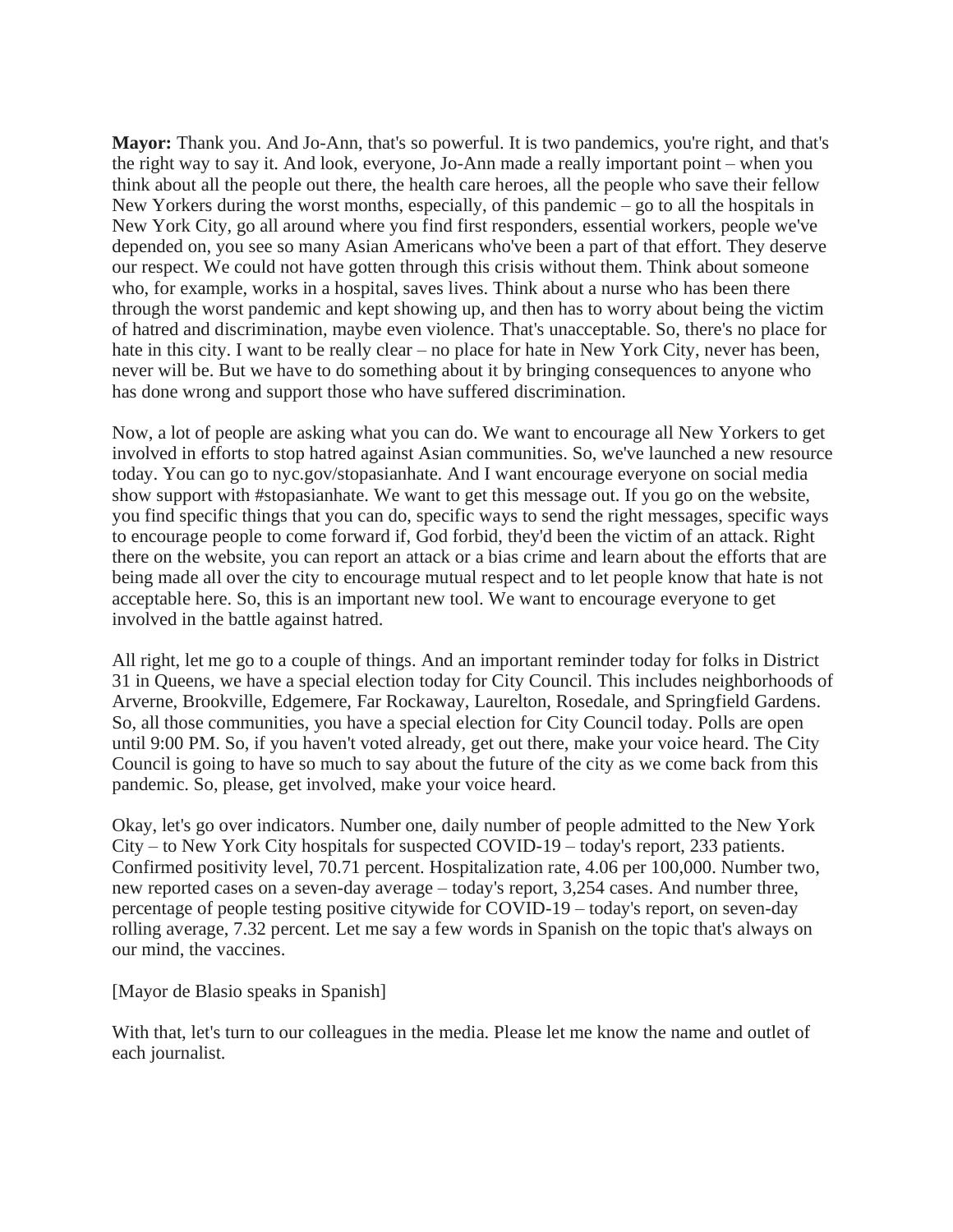**Moderator:** Hi, all. We'll now begin our Q-and-A. With us today, we have Deputy Inspector of the Anti-Asian Hate Crimes Task Force Stewart Loo, Executive Director of the Office for the Prevention of Hate Crimes Deborah Lauter, Health Commissioner Dr. Dave Chokshi, and Senior Advisor Dr. Jay Varma. With that, we'll go to Courtney from NY1.

**Question:** Hi, Mr. Mayor. How are you?

**Mayor:** Hey, Courtney. How are you doing today?

**Question:** I'm well, thank you. Forgive me if I missed it, but I didn't hear any stats on the number of hate crimes or anti-Asian hate crimes that have occurred in the past year, specifically, you know, since we've had COVID-19 and since the President's rhetoric. I'm curious to know if, like, let's say in 2020, it went up drastically compared to 2019.

**Mayor:** Yeah. Deputy Inspector Stewart Loo, I believe, we'll have that overview for you. Inspector, you want to go over the numbers?

**Deputy Inspector Loo:** Yes, I can handle that. So, since the pandemic, we had 28 incidents of COVID related hate crimes against Asians. The year before we had total – obviously, we didn't have the pandemic, but we had a total of three Asian – anti-Asian hate crimes the year before. Year-to-date, just for 2021, so far, we have two.

**Mayor:** Go ahead, Courtney.

**Question:** Okay. Thank you. And then, a totally unrelated topic about the mayor's race, Mr. Mayor. I know you've been asked about the people competing for your job that worked for you, but we don't know necessarily whether or not you're going to be weighing in. Are you going to make an endorsement in this race? Are you going to make endorsements in other races, like City Comptroller, or any City Council races? What do you see your involvement being when you think about the next couple of months, obviously it's coming up a lot faster than I think all of us realize.

**Mayor:** Well, no, I understand why you say it feels that way. To me, it's the other way around. It's about four months until the primary. And, again, Courtney, four months before the primary in 2013, I think I was in fifth place. So, I think it's really early. I'm watching all the races with real interest, because I care deeply about the future of New York City and I'll make decisions as we go along if I choose to get involved. So, you know, I might get involved in some, I might not, but that's something I'll decide as it gets closer. I think there's a lot more to needs to play out to really get the shape of things.

**Moderator:** As a programming note, we're also joined by Dr. Ted Long, Executive Director of the Test and Trace Corps. Next, we'll go to Shant from the Daily News.

**Question:** Yeah. Good morning, everyone. I guess to follow up on Courtney's question, I was wondering if – maybe Deputy Inspector Loo could elaborate on how a COVID-related hate crime is defined. Because, I mean, 28 incidents, very appalling, but is it possible that's an undercount? Can you just say how this – what the terminology is and how it's defined?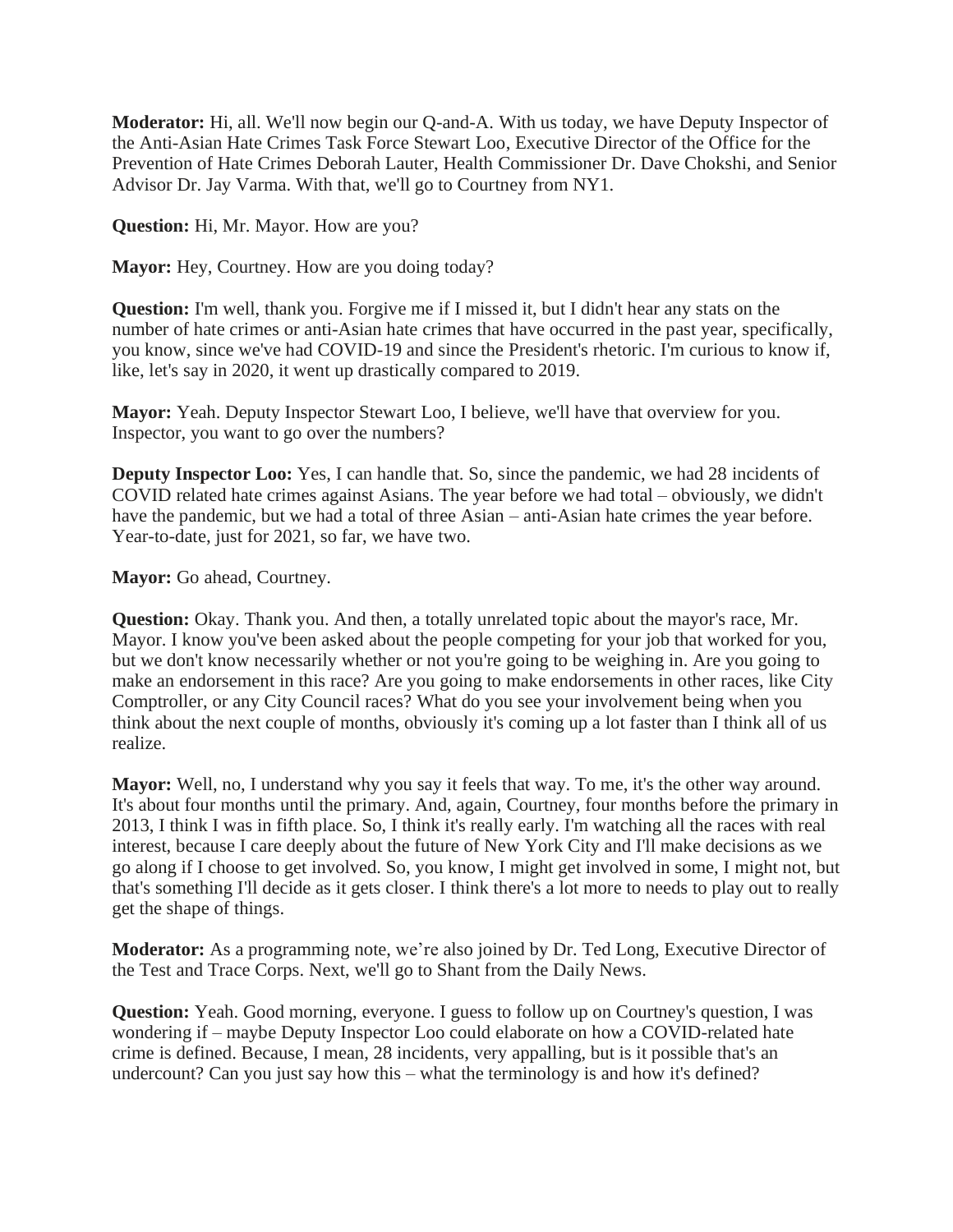**Mayor:** Yeah. And I'll start and say, we are really worried about the reality of people not feeling they could or should report a hate crime. We think there's more out there. We need to know. We want to encourage people to come forward. We will protect their identities. We want to make sure that we get information so that we can stop hate crimes. So, I am worried about there being other crimes that have not been reported. Inspector, you want to speak to that?

**Deputy Inspector Loo:** Yes, of course. So, historically, we're talking about under reporting. I would say yes, these numbers are definitely unreported. We had an incident last year where a man was a victim of a hate crime, and when he finally reported it, he tells us this is the second time that happened to me this week. So, that's an indication that, you know, that's been happening, it's under-reported. So, what's considered a COVID-type hate crime? Well, there has to be statements made as it relates to the flu, for some sort of sickness. There has to be – the perpetrator has to make some sort of statement.

**Mayor:** Thank you very much. Go ahead.

# **Deputy Inspector Loo:** [Inaudible]

**Mayor:** Go ahead, Inspector. You have more?

**Deputy Inspector Loo:** Yeah, it doesn't exclusively pertain Asians. Of course, 27 out of the 28 incidents, the victims were Asian, but you could be any race, any color, any ethnicity, as long as somebody discriminates against you because of a perceived condition, such as COVID, that would be considered COVID hate crime.

**Mayor:** Thank you. Go ahead, Shant.

**Question:** Yeah, thanks for that. Switching gears entirely, I understand that there's a kind of a revived push in the City Council to allow non-citizen New Yorkers to vote in municipal elections. I think there's some criteria there, but I mean, the idea seems pretty self-explanatory, let them vote. Do you support that? Any other thoughts on that?

**Mayor:** It's – look, it's a big complex issue from my point of view. I've talked to folks over the years about it. I certainly understand why some people support the proposal, I think there are others who would say, hey, we have a process that is about how someone becomes a citizen and gets involved in a society in a different way. It's something I want to think about more for sure and thank God we're now in a very different environment because of President Biden, where I think we're going to see comprehensive immigration reform and a path to citizenship for folks who are here in this country who are undocumented and faster efforts to get people citizenship. So, I do think it's a very, very different environment now, but it's something I'll continue to take a look at. Go ahead.

**Moderator:** Next is Emma from the New York Times.

**Question:** Hi, good morning, Mayor. So, I'm wondering – I was looking at the stats in terms of the cases falling across the country and they're not falling as fast in New York. Can you talk about why the cases are still pretty high here despite being one of the worst place hit early on?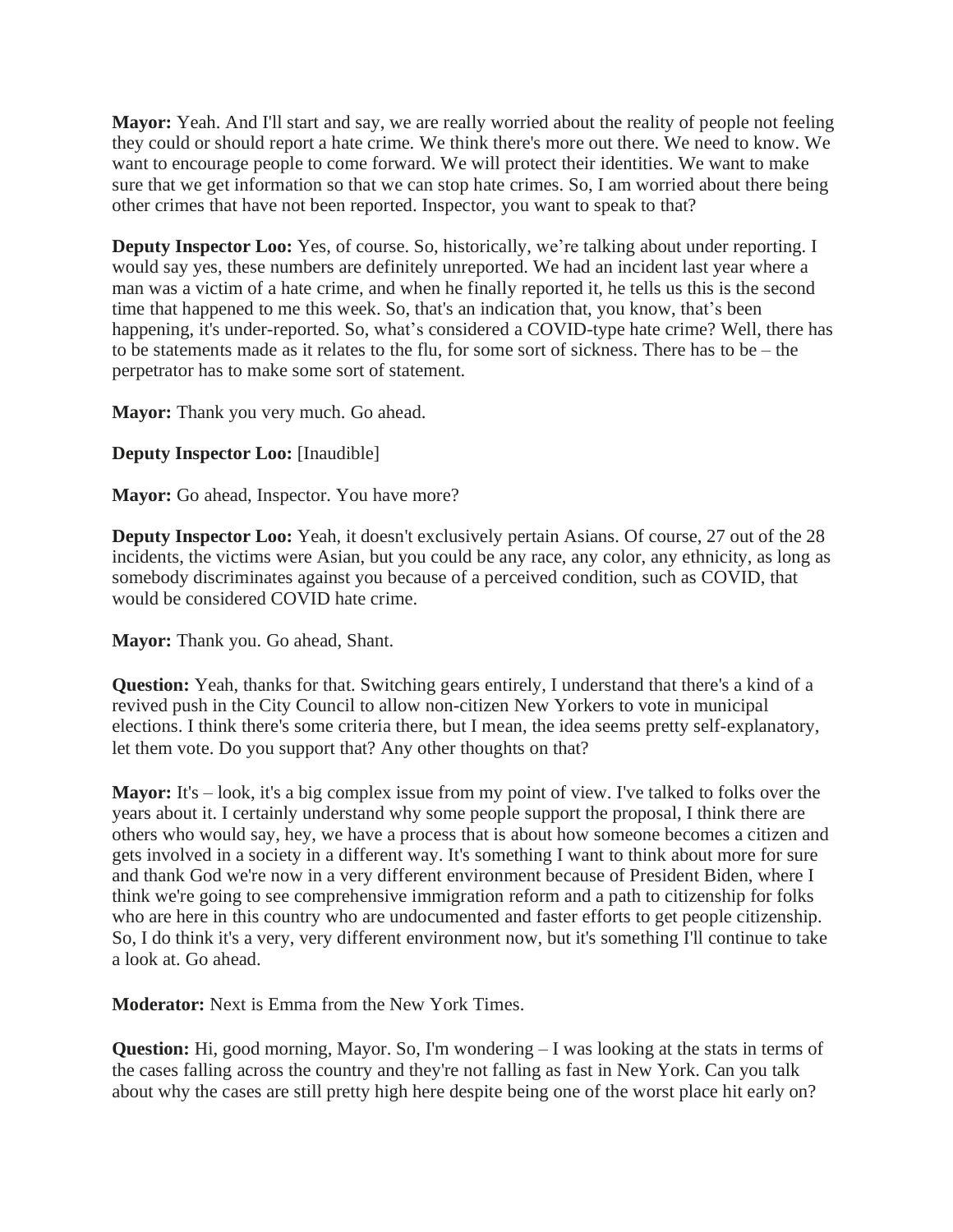**Mayor:** Yeah, I'll start, and I'll turn to Dr. Varma and Dr. Chokshi. Emma, you frame it right, that the most extraordinary thing to me was the sharp, sharp juxtaposition between the first few months, March, April into May and then the way June, July, August into September went where we went from unquestionably epicenter in the country to one of the safest places in the country. I think that has very much to do with the way New Yorkers handled this. I really credit everyday New Yorkers for the discipline and, you know, the mask wearing, the social distancing, listening to our health leadership. They really did. They acted on it. I went all over the city. I saw how much people were listening and acting on the guidance from our health leadership. But we also know we're a really tough place in terms of just how many people here, the density of this city, the fact that no matter how hard we're fighting, there's still a legacy of lots of poverty and lots of folks who didn't get health care for generations. So, there's challenges for sure, but I feel very good about our ability to turn it around with intensive vaccination if we can get supply. I think one of our strengths is going to be our ability to implement vaccine quickly. Again, right now we are absolutely certain we could do over half a million vaccinations a week. So, I think that's going to be one of our strengths compared to some other places in the country. But let me turn to the – now, the experts Dr. Varma then Dr. Chokshi, what would you say to Emma's question?

**Senior Advisor Jay Varma:** Great, thank you very much for the question, because this gets to, you know, a lot of the issues that the Mayor has just talked about, which is that, you know, of course we know that New York City is a more vulnerable place, density of population, historical injustice like racism and poverty. There were a couple of technical issues though that I think that are worth considering. The first is that we know from this disease and all infectious diseases that simply counting cases can be a little bit problematic as comparison figure, for reference, you know, New York City continues to perform more testing per capita than any other place really in the country of similar size and, and larger than more places do on the world. So, by definition, you're going to end up counting more cases, so that's why we also look at, you know, percent positivity. And we see also that our percent positivity has continued to decline, although maybe not as precipitous as it has in some other places, and so that gets to the issue that by case counts, I'm not sure that's always the best metric to compare us to but looking at test positivity we continue to see the same positive trends that other places have as well, and I do anticipate that will continue as we move forward.

#### **Mayor:** Thank you. Dr. Chokshi?

**Commissioner Dave Chokshi, Department of Health and Mental Hygiene:** Thank you very much. Yes, I just wanted to add, you know, with respect to looking at the trajectory of cases we have declined, you know, compared to our peak which was in early January where we were seeing a seven-day average of over 6,000 new cases a day and so that has come down significantly, and the numbers that we're seeing in recent days are closer to where we were in early December with respect to total number of cases. We do of course want to drive down these case numbers even further, as both the Mayor and Dr. Varma have said, and we have a strategy to be able to do that which involves taking the things that we know have worked, those core public health preventative measures, strengthening them where we can, particularly, for example, with the mask guidance that the Health Department released last week and also ramping up vaccination as quickly as possible. The final thing to say is that we are keeping a close eye on the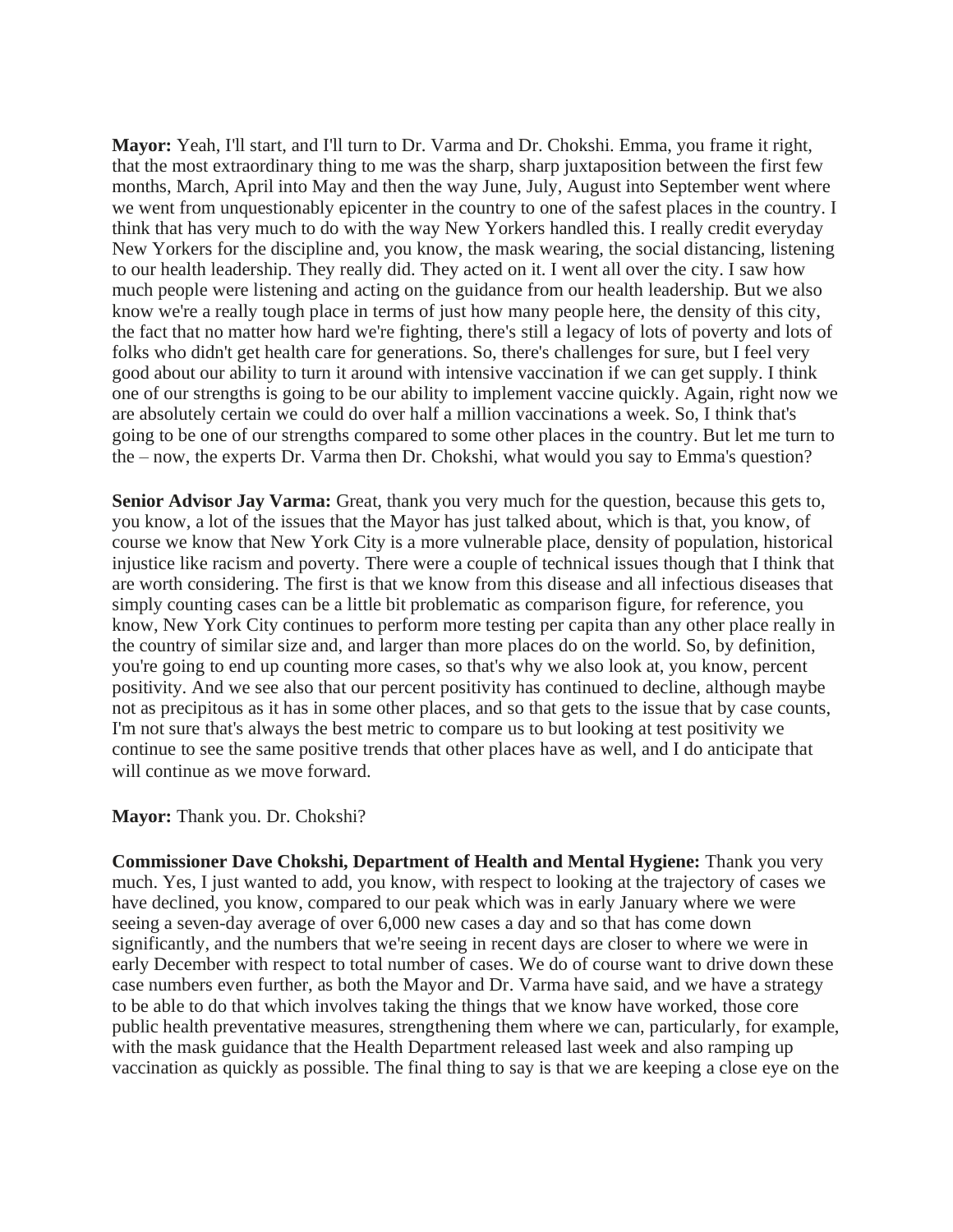new variants and how they may be affecting transmission and it makes all of those preventative measures that much more important.

**Mayor:** Thank you. Go ahead, Emma.

**Question:** Thanks. And then we were asking for information about how many off-duty and NYPD officers were present at the us Capitol riot in January. Can you – I mean, it's been almost two months, can you talk about why it's taken so long to get at this information and whether if there were these officers involved that gives you concerns about folks who work at NYPD?

**Mayor:** Yeah, Emma, I want the whole truth out immediately, but I want to be clear at this moment, I checked with the NYPD yesterday, there's no – when you say off-duty, I want to make sure everyone understands, someone who works for the NYPD now and was off-duty that day present there, we don't have any evidence of anyone at this point. There's some situations with retired officers who no longer work for the City of New York, and obviously I think anyone who was there, anyone to participate in the attack on the Capitol, including attacks that led to the death of a law enforcement officer defending the Capitol, anyone who participated needs to suffer the consequences, but we do not have any example at this point of someone who still works for the City of New York being a part of that from the police department. But I will tell you, Emma, that there's ongoing investigation being done by the FBI of everyone who was present, we're still waiting to see if there's anyone else that we don't know about yet, but as of this moment, we do not know of anyone who works for us at the PD who was present. Go ahead.

**Moderator:** Next, we'll go to Ariana from Kings County Politics.

**Question:** Hi, good morning.

**Mayor:** How are you, Ariana?

**Question:** I'm good. My first question, I've just [inaudible] back to the quarantine hotels. I was wondering if the city is going to plan on attracting more tourism once the COVID-19 crisis kind of fades or would you consider reusing those spaces for residential purposes or to battle the homelessness crisis?

**Mayor:** So, I would say this to you, Ariana, we, first of all, the immediate issue of making sure if someone needs to safely separate, they can get a hotel room for free, we're going to continue that so long as we're in the COVID. Second of all, I really do believe you're going to see a strong comeback in the city economically starting this summer, and that you're going to see tourism actually start to revive in this summer, this fall in a meaningful way, but it'll take a while to get back, of course, to its full strength. So, I think a lot of hotels will start to fill up over time, you know, for their normal business, but we generally do not think hotels are part of the solution to homelessness. What we want to do is get, of course, more and more people into permanent affordable housing, it's about I think 150,000 folks that we've been able to get permanent affordable housing for who had been homeless over the last seven years. We don't want to use hotels where we're paying by the night, we want purpose-built shelters. That's the plan I put forward three years ago and that we're acting on. So, I think that last point, you know, would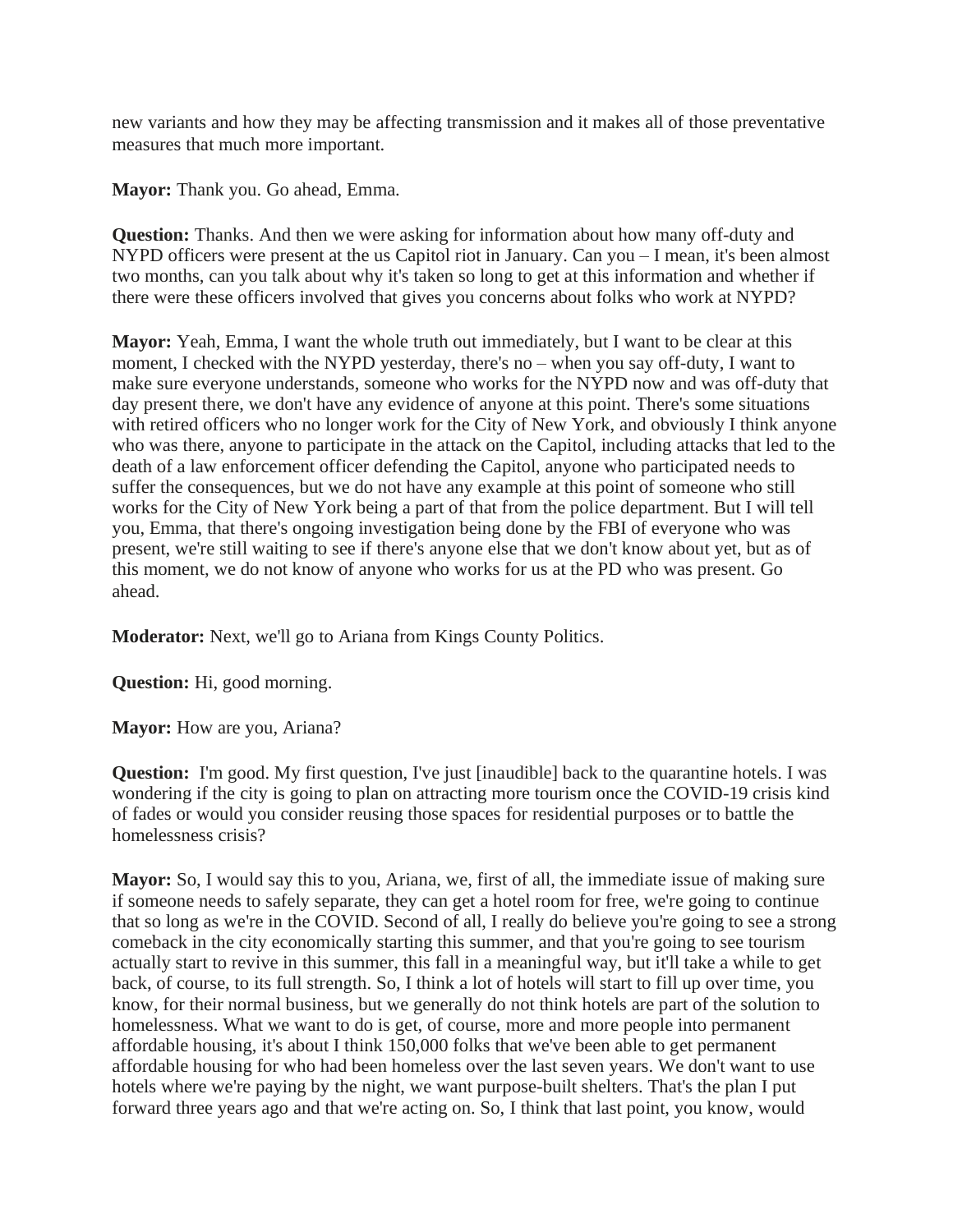there be some effort and turn some hotels into a residential housing, some combination of affordable housing, market rate housing? Open to that, but only if that's done through the regular land use process at the local level, that's the best way to do that. Go ahead, Ariana.

**Question:** Okay. And my next question, does the city plan on allocating any funds towards – specifically towards Asian-Americans small business owners and restaurant owners who were directly impacted last year by discrimination had had to close their business?

**Mayor:** We want to make sure Ariana that all Asian-American businesses that need help are working with our Small Business Services Department. There's a lot of help we can provide right now. Look, we're trying to help all communities, but obviously if any restaurant particularly suffered from discrimination, we want to lean in and help them in every way we can, and what we're looking forward to is going farther with direct support, tax breaks and loans and other direct support for small business, particularly we can get the kind of stimulus we're hoping for. So, we'll definitely going to make an intensive effort in Asian communities to make sure the small businesses that did suffer get additional help.

**Moderator:** Next is Henry from Bloomberg.

**Question:** Hello, Mr. Mayor –

**Mayor:** Hello –

**Question:** How are you doing this morning?

**Mayor:** I'm doing well, Henry, how are you today?

**Question:** I am hanging in there. We're about to get to March, but there we go. I've got a question for you about the Recoveries Czar that you have appointed. What is her first job going to be specifically, her first task? What is she going to be – what is she doing now?

**Mayor:** So, Lorraine Grillo will be running a weekly war room starting this week, all Deputy Mayors, key agency heads, I'll participate, and we're going to now take the major strands that have been initiated and intensify them, really, speed them up, coordinate them, come up with a series of major announcements. Her job is to supercharge this recovery. A lot of the building blocks are there. A lot of things have been moving from months, but we got to put into higher gear, so she'll lead that war room, and she'll start making a series of announcements on additional steps in recovery over the weeks ahead.

**Question:** Okay, thank you. I wanted to go over some of this data. I've been visiting some senior housing sites and the common complaint is that, you know, what you've heard is that the internet is prohibitive to them, a lot of people can't get through on the internet, and they're all asking why doesn't the city just come to us? We've got, you know, 150 here, we've got 230 there, why doesn't the city just set up shop in our social room, which we can't use now because of COVID, and give us shots? So why doesn't – instead of you establishing a site and demanding that people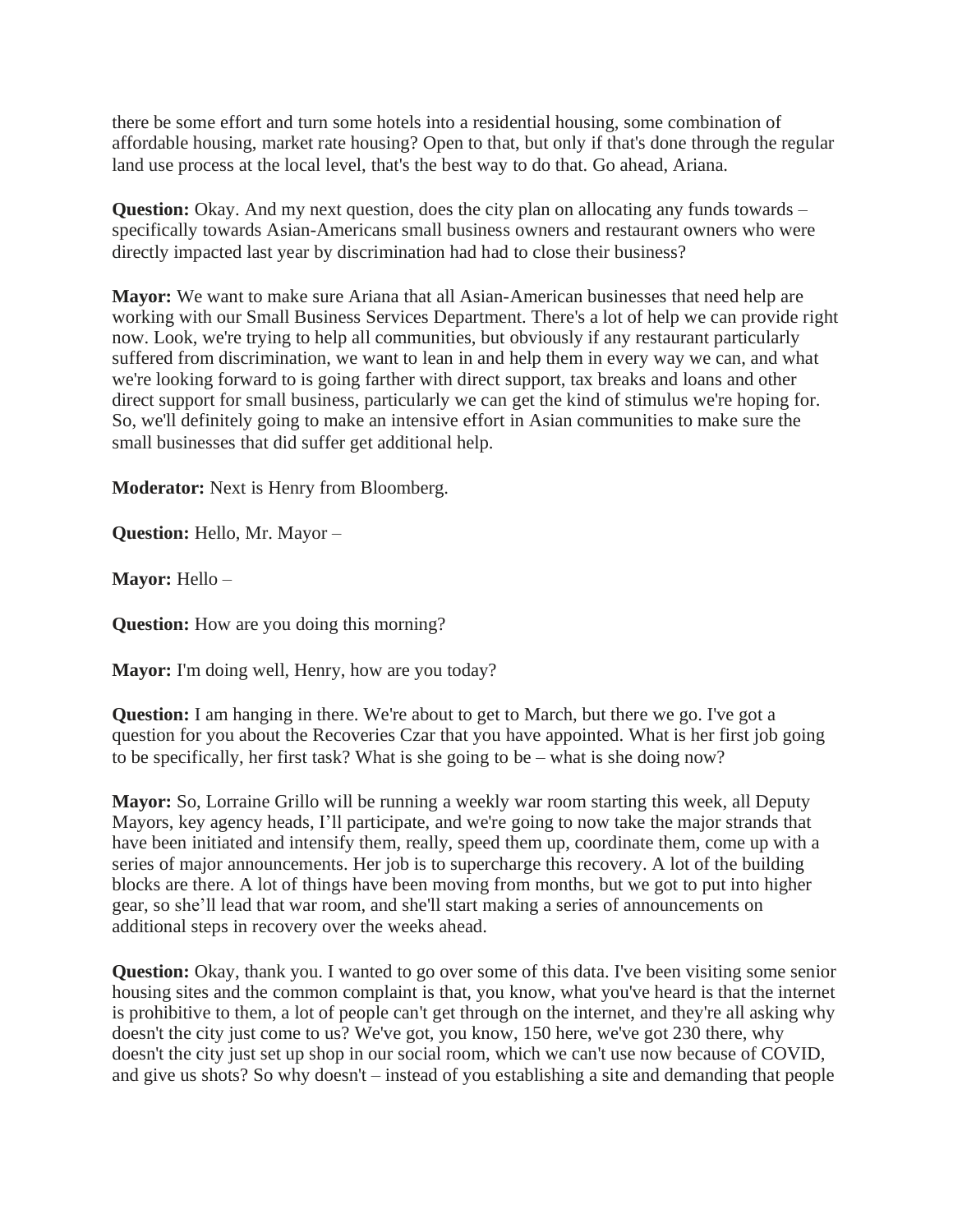make appointments, why don't you bring the vaccine to people and have people line up and get a shot in the arm, and that would solve that problem?

**Mayor:** Okay, I understand the impulse, and I can tell you, we're certainly going to be doing some of that, but I want to caution on the just lineup, get a shot in the arm. We really have to be careful. Part of why appointments have been really important to make, Henry, is to make sure that folks are getting vaccinated who are ready to be vaccinated, making sure they qualify, of course, but also making sure there are not other reasons health-wise et. cetera, where they should not be vaccinated, making sure their questions are answered in advance. I don't want a lot of lines of people sort of starting from scratch. I don't want to have a lot of people congregating. I want what we have, and I'll have Dr. Chokshi speak to this. The efficient thing, we've seen this with Department of Health sites, where the answers are given as much as possible advance, so when people arrive, they move through quickly. We do not want long lines. We do not want people, you know, congregating. We want to help people move through quickly. That's about everyone's health and safety, but absolutely, we announced this actually a week ago, Friday, that we'll be going to – what's often called naturally occurring retirement communities – will be going into buildings that are senior buildings and setting up vaccination sites. We need a hell of a lot more supply to do that on the scale we want to, but we absolutely will be doing that as we build up more supply. I think that's an important part of the strategy. Now, so far, the centers we have, Henry – they're working nonstop, every appointment's being filled. So, clearly seniors and everyone fill up those appointments constantly, getting to them, having a good experience, but as we get supply, we want to go more and more and more grassroots, right to building lobbies, building community rooms and vaccinate people on the spot, but with an appointment process. Dr. Chokshi, you want to speak to that?

**Commissioner Chokshi:** Yes, sir. Thank you very much. Well to start, you know, put simply this is such an urgent priority for us because we know that vaccinating our older New Yorkers will save lives and prevent suffering. That's why we have really centered making sure that we're meeting seniors where they are as a core part of our overall vaccination campaign. We've done this in a number of different ways, as the Mayor has already alluded to. First, we're working with our health care partners for them to reach out to their older patients because we know many of our seniors trust their family doctors, they trust the clinics that they've been going to, they know how to navigate them and get to them, so we're working very closely with them to to actualize that part of the plan. The second thing is we have a number of transportation options that are available to bring seniors to the sites that have been set up. But the third part, which is perhaps the most important, is this idea of meeting patients where they are and that involves increasing access, bringing onsite vaccination clinics to places like the naturally occurring retirement communities that the Mayor has mentioned, but also to NYCHA developments and housing preservation and development buildings where we know they're a high concentration of seniors. So, we've already undertaken that. We've gotten great feedback about those visits and those sites, and as supply continues to ramp up, we will expand that further.

**Mayor:** Excellent. Thank you. Go ahead.

**Moderator:** Next is Amanda from Politico.

**Question:** Good morning, Mr. Mayor, how are you?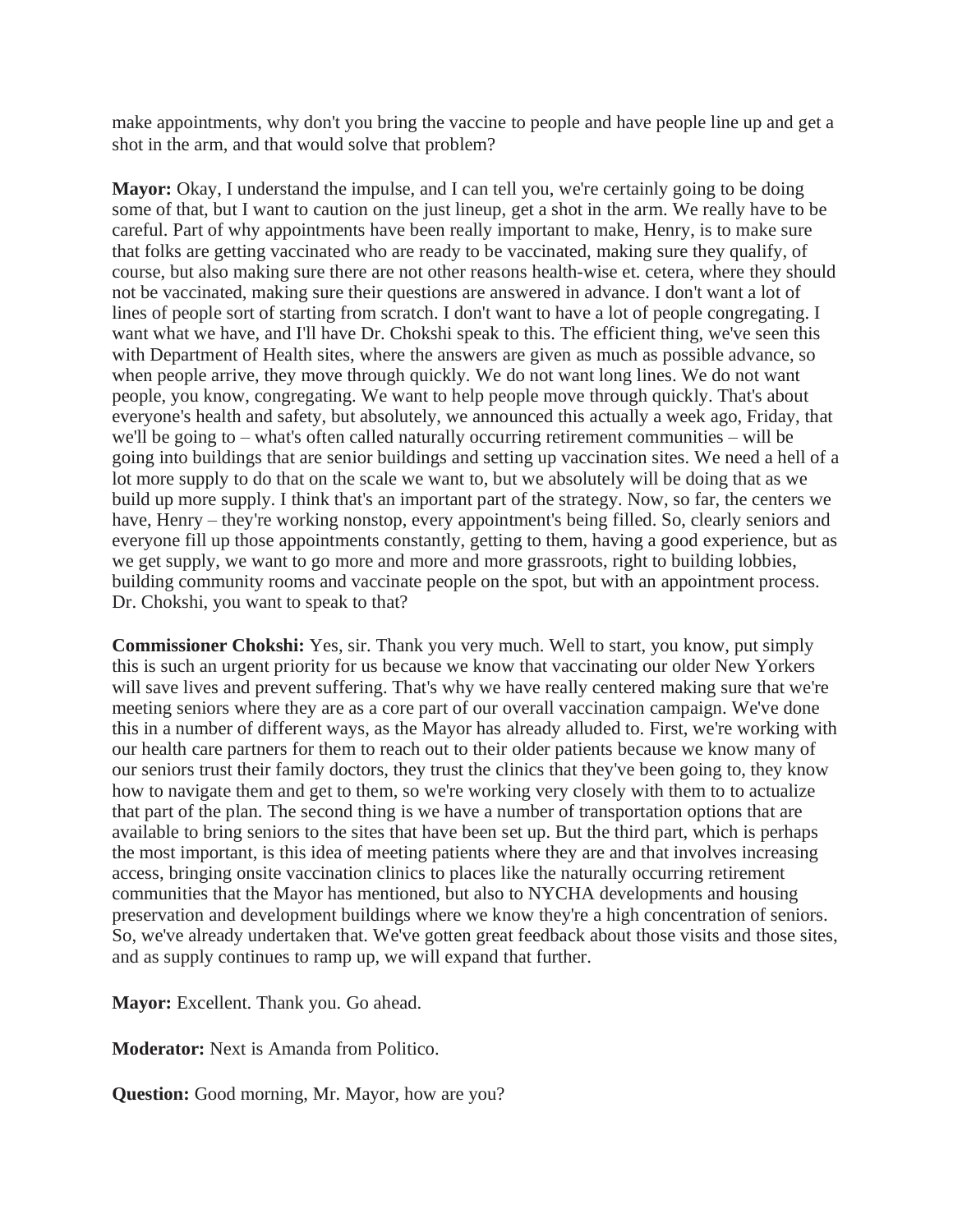**Mayor:** I'm doing well, Amanda, how you been?

**Question:** I'm good. Thank you. So, I wanted to get your thoughts on Johnson and Johnson's testimony earlier this morning. They said that they're going to ship 20 million single dose vaccines by the end of March, and so I wanted to know, have you been in conversation with the feds or at the company itself about what share of those vaccines will come to New York City and how that plays into the city's overall strategy for vaccinating five million people?

**Mayor:** Yeah, I'll turn to Dr. Varma, but what I'm going to say upfront, we've been talking constantly with federal officials and it's been a very productive positive, conversation and very, very different from what we used to experience, but we've been wanting and pushing for more definition about specific numbers each week, each month, so we can hit our five million vaccination goal. So, certainly, I've been saying for weeks, I think Johnson and Johnson is going to be the difference maker because it's single dose, easier refrigeration standards, I think this is what will supercharge our effort. In terms of getting very precisely what we expect from New York City, I'm still waiting to hear that report, but I'm very hopeful about this new development. Dr. Varma?

**Senior Advisor Varma:** Yeah, just to echo what the Mayor has been saying, you know, clearly supply continues to be the single most important issue and that supply is dictated by the federal government and then, of course, by the manufacturers themselves. So, you know, we're still learning what the allocations are going to be because as you know, the J and J vaccine is just being considered this week in front of the FDA, so we're looking forward to seeing the data, both the data that's analyzed completely by J and J because all we have up until now was the press release. And second, the independent analysis that's done by the FDA. If everything falls in line with what we anticipate it will show, which is that these vaccines, even with a single dose are highly effective at preventing hospitalizations and deaths, then this is just great news. And then the next big challenge becomes the one that we've been talking about all the time, which is supply, and of course we're kind of at the whims of what the federal government is able to allocate to New York City specifically, as well as of course what the manufacturers can actually produce themselves.

**Mayor:** Thank you. Go ahead, Amanda.

**Question:** Great. Thank you, and then also this is more of an anecdotal question, but I've been seeing an increase in people not wearing masks, and I've been overhearing people saying "well, I'm vaccinated, so like, why should I be wearing a mask?" Which, you know, personally, I'm infuriates myself. I want to know what the city strategy is for implementing these public health measures as more people get vaccinated. Are there specific things that you're looking to do to, you know, educate people around their risk of transmission as we vaccinate more people?

A hundred percent a really great question. I appreciate that. Amanda, I'm going to turn to Dr. Chokshi, but let me say this. We've been projecting this one for weeks and weeks too. We want everyone to stay – first of all, June's when we want to hit five million New Yorkers fully vaccinated, and June is the earliest we would even consider changing guidance around masks. It may be that we continue that guidance for quite a while, depending on what's going on. We're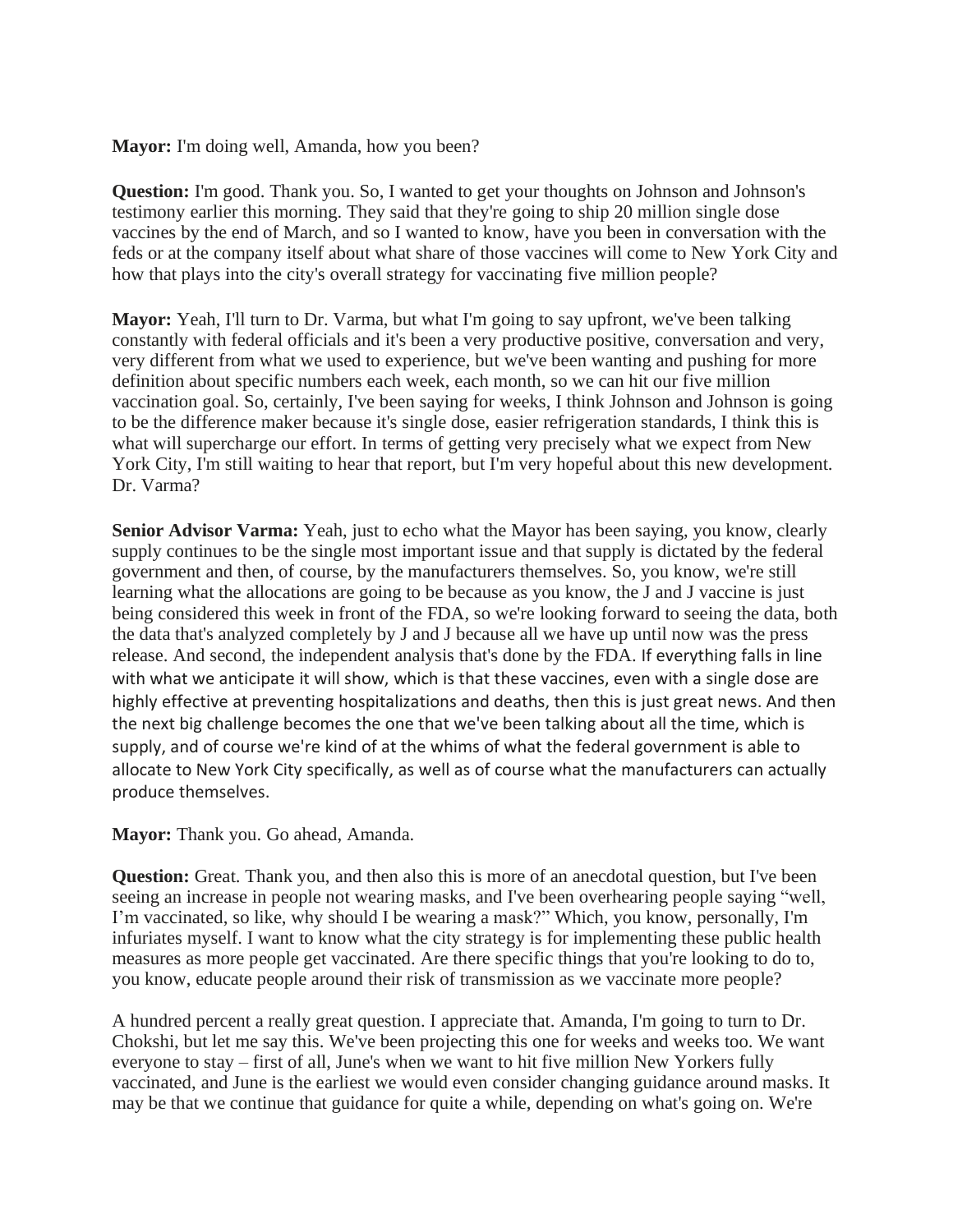very concerned about the variants, for example, that's a big x-factor. But I think a good way for New Yorkers to think about now is for the first half of this year, from now through June, keep doing exactly what you're doing, not just wear a mask, wear two, social distancing, you know, all the precautions – get tested monthly. If you do have a case in your home, have the person safely separate. We want to keep all those precautions in place to guard against the variants, to help us consolidate our progress, to give time for this vaccination effort to catch up with the larger reality and really create a new dynamic of the city.

When we get closer to June, we'll update the guidance depending on what we're seeing, but I think it's really important for people not to let their guard down, and Dr. Chokshi will tell you that even when you're vaccinated, you know, you have to have concern for everyone around you. So, I would say anyone vaccinated, keep wearing that mask as part – and it's also just the culture. We want everyone to remember that the mask wearing culture has been part of what turned the corner for us, and we got to keep it that way until this is finally defeated. Go ahead, Dr. Chokshi.

**Commissioner Chokshi:** Thank you, Mr. Mayor. Yes, we cannot take our foot off of the gas, right now. We remain in a position where we're concerned about the number of cases that we're seeing each day. We are concerned about the new variants as well, and we now have this valuable new weapon in our arsenal, the vaccine, but we have to think about it as something that is an additional layer of protection to all of the things that we know have already worked, and that includes mask wearing. That's why you heard in our guidance last week that we are actually doubling down on ensuring that New Yorkers are wearing masks. The most important thing remains that people wear them consistently and properly covering their nose and mouth, both indoors and outdoors. But we also suggested that two masks and higher-grade masks should become more common among New Yorkers as well, and specifically with respect to wearing your mask after you've been vaccinated, remember it takes time for immunity to build up that's one important reason, but then even after you've been fully vaccinated and have full immunity we don't know enough about the spread of the virus. Even when someone doesn't experience symptoms after they've been vaccinated and for all these reasons, it will remain important for us to keep wearing masks in the coming weeks and likely in the coming months as well.

**Mayor:** Hey, one more thing I want to note to everyone. I want to get Dr. Ted long into this. It's really important, again, in that same vein, don't let your guard down, that anyone who gets a positive test engages with Test and Trace Corps, if they need to safely separate, they receive the services – we talked about this milestone today, 10,000 New Yorkers who have used those free hotels to keep their families safe. But Dr. Long, remind everyone of how to connect with Test and Trace and how to get that service if they need that for their family.

**Director Ted Long, NYC Test and Trace Corps.:** Yeah, thank you, Mr. Mayor. Well, first and foremost, we want you to connect with us, but we also will connect with you. Right now, for Test and Trace, as we're seeing the number of cases come down, we're continuing to reach a higher proportion of every single new case than any other jurisdiction in the country. If you want to reach out to us now, for anything that you need, including a free hotel stay call 2-1-2-COVID-19, and remember, we're going to reach you as well. We're completing the interviews with almost 80 percent of every single new case across New York City. So, New Yorkers are trusting us, and we will continue to do our good work to drive cases down, but you can also call us at 2- 1-2-COVID-19 anytime.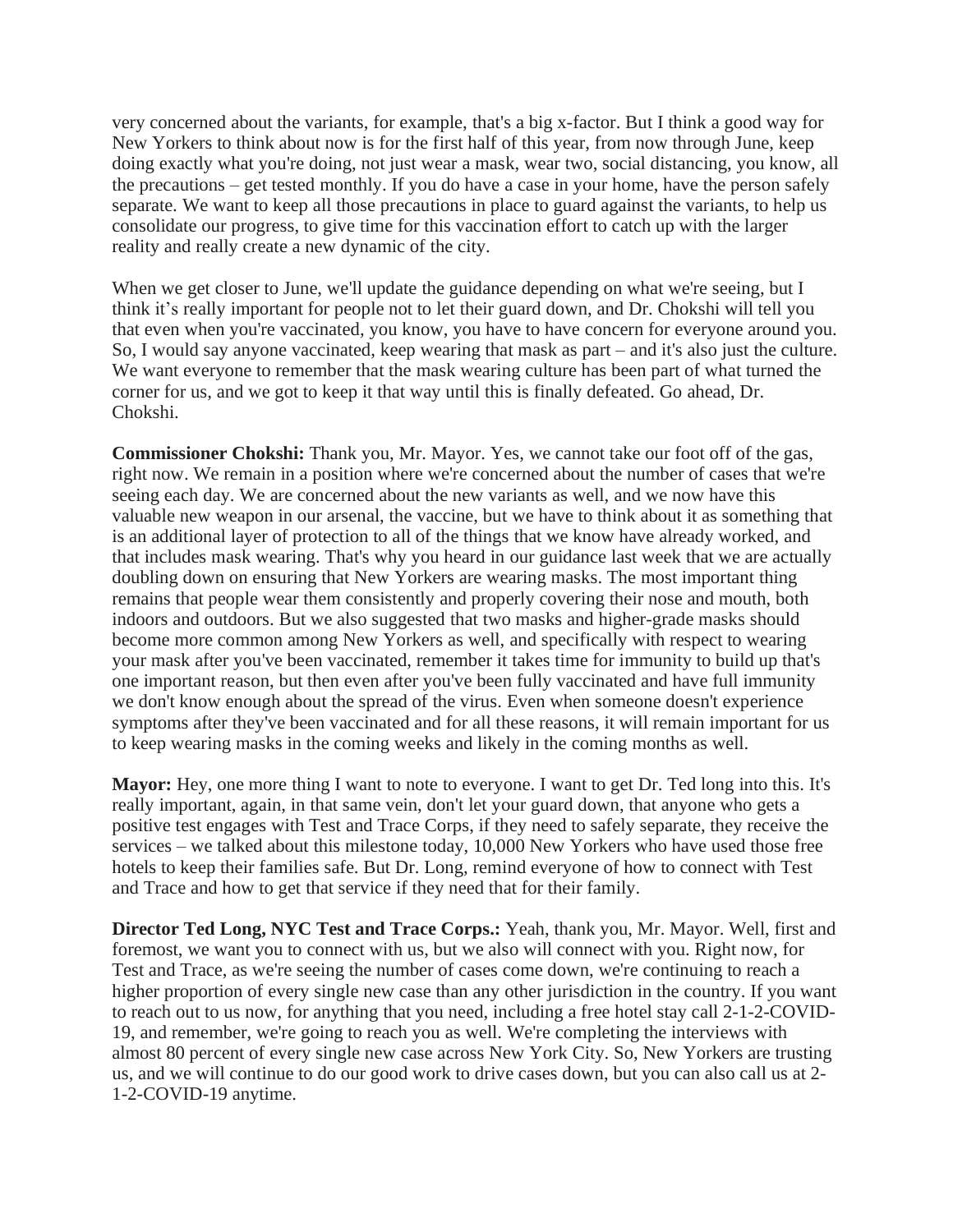**Mayor:** Thank you very much, doctor.

**Moderator:** We have time for two more. First, we'll go to Marcia from WCBS.

**Question:** Good morning, Mr. Mayor. I wonder, how you're doing today?

**Mayor:** I am doing well. How do you feel Marcia?

**Question:** I'm good. I'm good, considering the fact that I'm hoping that the winter will be over soon.

**Mayor:** It will be, Marcia. I guarantee it, it will be over soon.

**Question:** Yeah, but when is the question. Anyway, my first question has to do with the increase in Asian hate crimes. You talked eloquently about the need for consequences. So, I wonder of the 28 cases that were reported in New York City last year, what were the consequences for those people who were involved, and what consequences should people expect going forward for perpetrating hate crimes.

**Mayor:** Thank you. Excellent question, and Marcia, you and I have talked about this over time. I really believe we can educate people. It's crucial. We can do all the things to show positive messaging and ideas, but we got to also have consequences when someone does something wrong. One of the challenges of course, is making sure that folks come forward to report hate crimes and folks who have evidence come forward or receive the increase from the NYPD and work with NYPD. So, we always need the evidence. We need the evidence as part of the due process system, but I want to see consequences. I think that nothing educates people more than seeing them. Let me turn to Inspector Loo, could you give us a sense and obviously not the ones that have been most recently, which are brand new, but just looking back over the last year or two, what kind of consequences have we seen for these crimes?

**Deputy Inspector Loo:** Thank you. So, out of the 28 incidents, we have 18 arrests, 18 out of 20, of course, we'd like to have 28 out of 28, but most of the investigation are still active. Out of the pending 28 arrests that we made there in criminal court, in their respective boroughs. So, we're working very closely with the Hate Crimes Division of the respective DA's offices to maximize those charges and bring the best investigation forward to prosecute these criminals.

**Mayor:** Thank you, and again, thank you, Inspector for what you and your team are doing. Go ahead, Marcia.

**Question:** Well, you know, given the bail reform and other things that are going on in the city, I just wonder what kinds of consequences, what kinds of punishment you can expect from the criminal justice system? I mean, are we talking about fines? Are we talking about jail time? And what kinds of things send a message to people that these hate crimes are just not acceptable?

**Mayor:** I agree with you entirely. The consequences have to be strong enough for people to get the message that is absolutely unacceptable. I think, depending on what we're talking about, just looking at any kind of crime sometimes it is a financial penalty that's really a big financial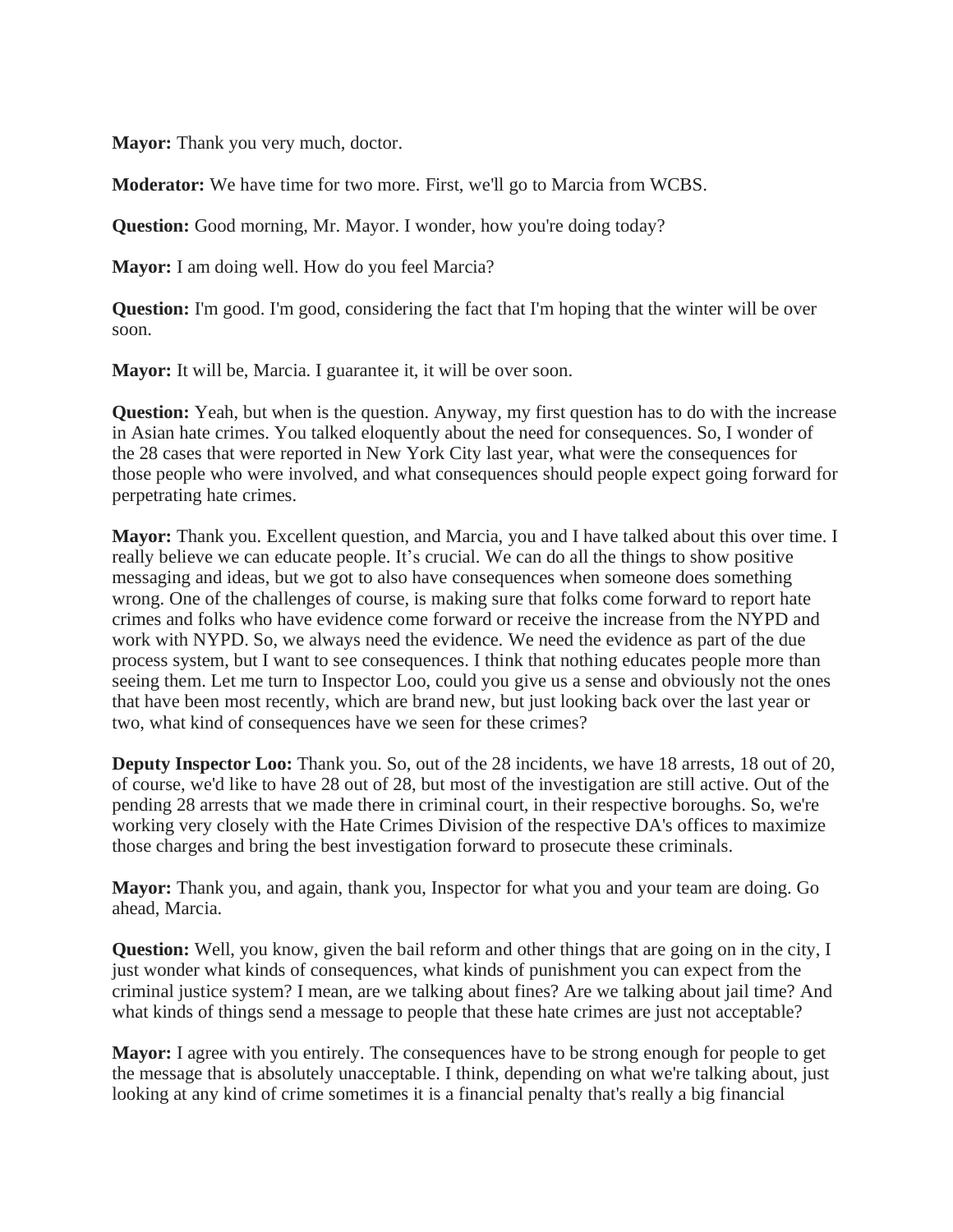penalty that makes an impact. But when you're talking about violence, obviously jail time is what makes the impact. So, it depends on the offenses, but Inspector, help us with the higher offenses. If there's an assault based on hate, if grievous injury is done to someone based on hate, or God forbid, anyone is killed based on hate, can you talk about the impact that has on consequences and on potential jail time?

**Question:** Of course. Okay. So, if we add the hate crimes statute, it would raise that charge by one degree. So, let's just say it's a felony E. It would become a felony D degree. When you raise that charge, you're able to, as a protocol where you can – there's a guideline where you can actually put in more and more time against the against the criminal. So, adding that hate crime charge would increase the penalty, but it's goes by case-by-case basis and borough by borough, depending on the DA. We as, NYPD and the investigating unit, we gather in the investigation, the evidence, and we presented to the DA. Ultimately, it's incumbent upon them to bring forth the consequences.

**Mayor:** Thank you, and I want to encourage, and I know our district attorneys care deeply about this, but I do want to encourage them to aggressively prosecute hate crimes, and obviously for everyone, just to finish the point, Marcia, we need our court system back. I know it's been really tough. I want to give a lot of credit to the folks in the court system. They've been working hard, but I renew my call that we vaccinate all court workers, all folks in district attorney's offices who are involved in cases and go into court, and we vaccinate everyone who will participate in a jury.

Now, remember, we're about to have Johnson and Johnson, which means a single dose vaccination. We can vaccinate people in advance of their jury service. They can walk in for a jury knowing they're safe. We need to do this to get – we are so far behind with jury trials, and this is really affecting the entire criminal justice system. So, I'm once again saying to the State of New York, let's put that together. We'll implement it. We'll make it happen, but let's right now agree that everyone involved in the court system needs to be vaccinated so we can restart our court system, get our trials back, make sure there are consequences for people who are found guilty. This is something we need to do immediately in the city and in the state to move us forward. Go ahead.

**Moderator:** Last, we'll go to Sydney from Gothamist.

**Question:** Hi, good morning, Mr. Mayor. Thanks for taking my question.

**Mayor:** How are you, Sydney?

**Question:** I'm doing well. How are you?

**Mayor:** Good, thanks.

**Question:** Great. So, I wanted to ask about the program that the city hopes to implement if Johnson and Johnson vaccine is authorized for homebound seniors. Just given that review is this week, could you share with us more details on what that program would look like if Johnson and Johnson vaccine it's authorized and how quickly would the city be ready to stand up that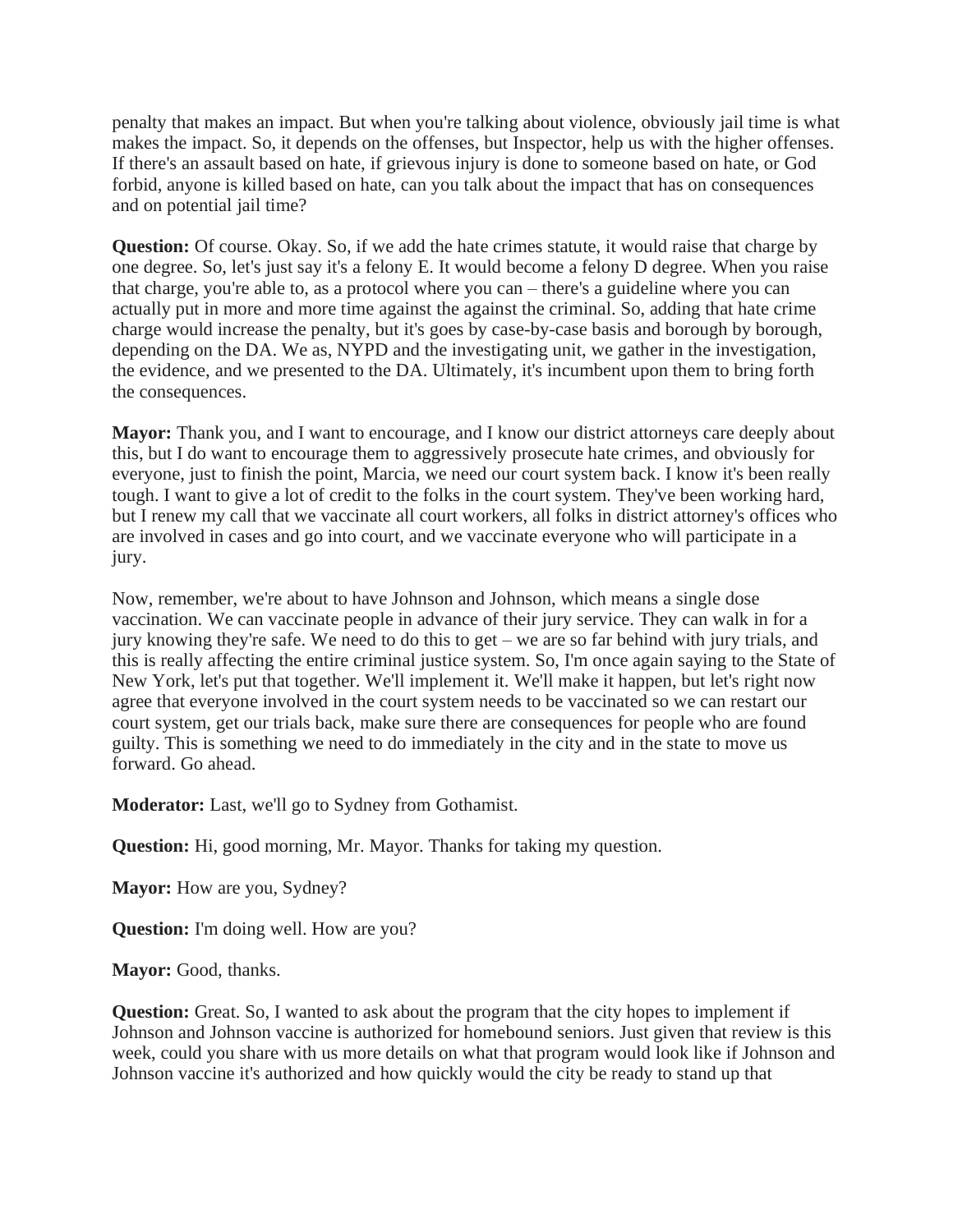program for homebound seniors? And how are you getting touch, getting in touch with those, those particular older adults?

**Mayor:** Yeah, I'll turn to Dr. Chokshi and Dr. Long. Look, the Health Department, Health + Hospitals, everyone's going to work together. The announcement we made, you know, the three parts Dr. Chokshi talked about, the focus on the naturally [inaudible] retirement communities where we'll have the vaccination centers right there in the buildings, the effort to reach home health aides, who have such a profound impact on the health and wellbeing of homebound seniors. The aides need to be protected, that also helps protect the seniors. But the big piece we want to get to is the literally in-home vaccination of folks who cannot leave their home. That really requires a Johnson and Johnson vaccine. Dr. Chokshi, Dr. Long, you want to talk about how your agencies are going to help marshal the forces to do that?

**Commissioner Chokshi:** Yes, sir. I'll be happy to and thank you. This is an area that we have been actively planning for because we know how important it is for individuals who are vulnerable by virtue of being home-bound to get this additional protection from vaccination as well. We've been working with a number of different agencies and clinicians who have the experience of already taking care of people in their homes. For example, home-based primary care clinicians, as well as visiting nurses who already provide, you know, many healthcare services in people's homes. We have to join that existing infrastructure with what we learn about the Johnson and Johnson vaccine. As Dr. Varma alluded to earlier, there are still some questions about the vaccine itself with respect to storage and handling requirements which will emerge once the company submits all of the data to either Food and Drug Administration. So, once we bring those two halves together, we will be ready to very rapidly do the door to door or in-home vaccination for homebound seniors over the month – we hope in March, if everything goes according to plan with the FDA, and to do that based on the supply that we're allocated from the federal government.

**Mayor:** Thank you. Dr. Long, you want to add?

**Director Long:** Yeah, I think Dr. Chokshi hit all the key points. The only thing I would add is that to help us build towards that, we are continuing to expand our mobile fleet, where we are going to be bringing vaccines as we currently are today to communities and then going beyond there, and otherwise I agree with everything Dr. Chokshi said.

**Mayor:** Thank you very much. Go ahead, Sydney.

**Question:** Okay, thank you for that answer. Pivoting to the crisis of hate crimes against Asian New Yorkers, could you, Mr. Mayor, as well as Deputy Inspector Loo talk more about what the city and other agencies, as well as even the task force Deputy Inspector Loo is leading, are doing to prevent these crimes and not necessarily just respond to them with policing, and how, what, what does prevention look like for the city and how are those efforts being ramped up?

**Mayor:** Thank you. Very important question. Look, it's always about engaging communities, Sydney. As I said, there's been a number of conversations with leaders in the Asian-American communities with organizations that are there, the frontline. We want to support and show support. That's part of what people always say, you know, the condemnation of hatred, getting voices of leaders and people from all communities saying together, as Congressmember Meng